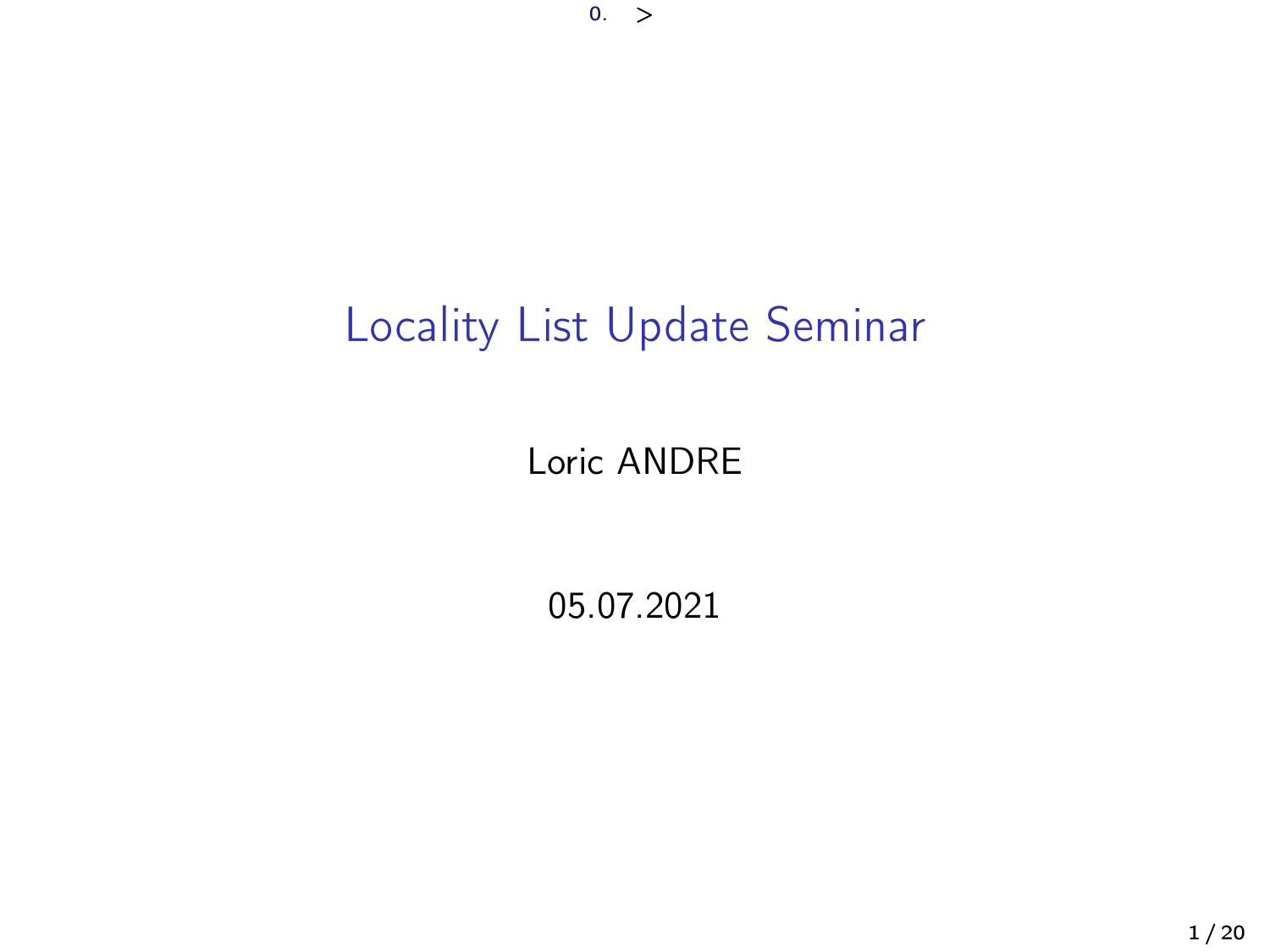$0.$ 

## Outline

#### [Introduction](#page-2-0)

[Move Recursively Forward](#page-3-0)

#### [Base bound](#page-4-0) [Weak Pairwise Property](#page-5-0) [Move Recursively Forward](#page-7-0)

**[Locality](#page-10-0)** 

[Model](#page-10-0) [Phases](#page-11-0) [Optimal Algorithm](#page-12-0) [Cost of OPT](#page-13-0) [Cost of MRF](#page-14-0)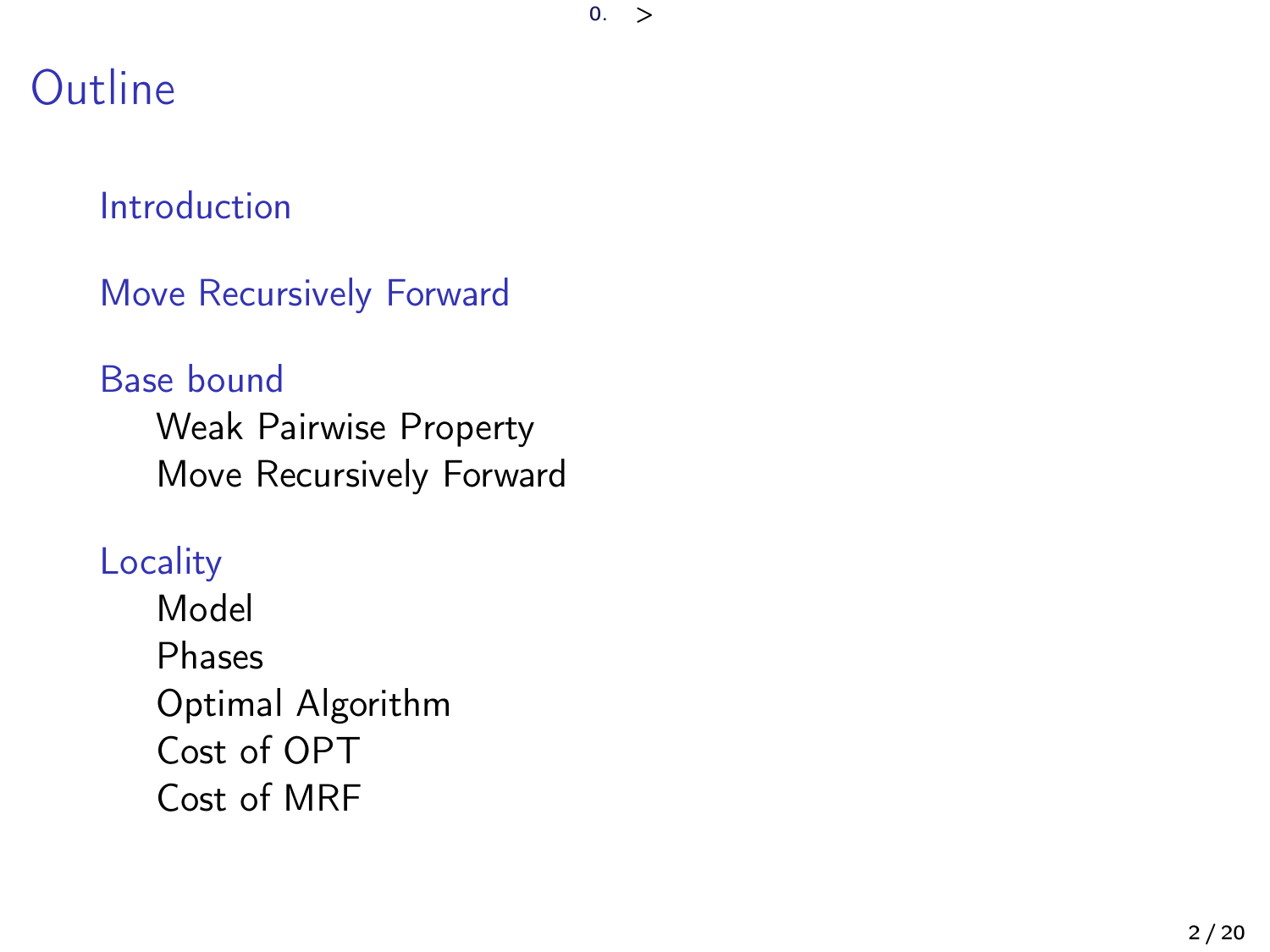1. [Introduction](#page-2-0) >

# <span id="page-2-0"></span>Introduction

- $\blacktriangleright$  Add dependencies to classic list update problem
- $\triangleright$  Goal : Get ratio in terms of locality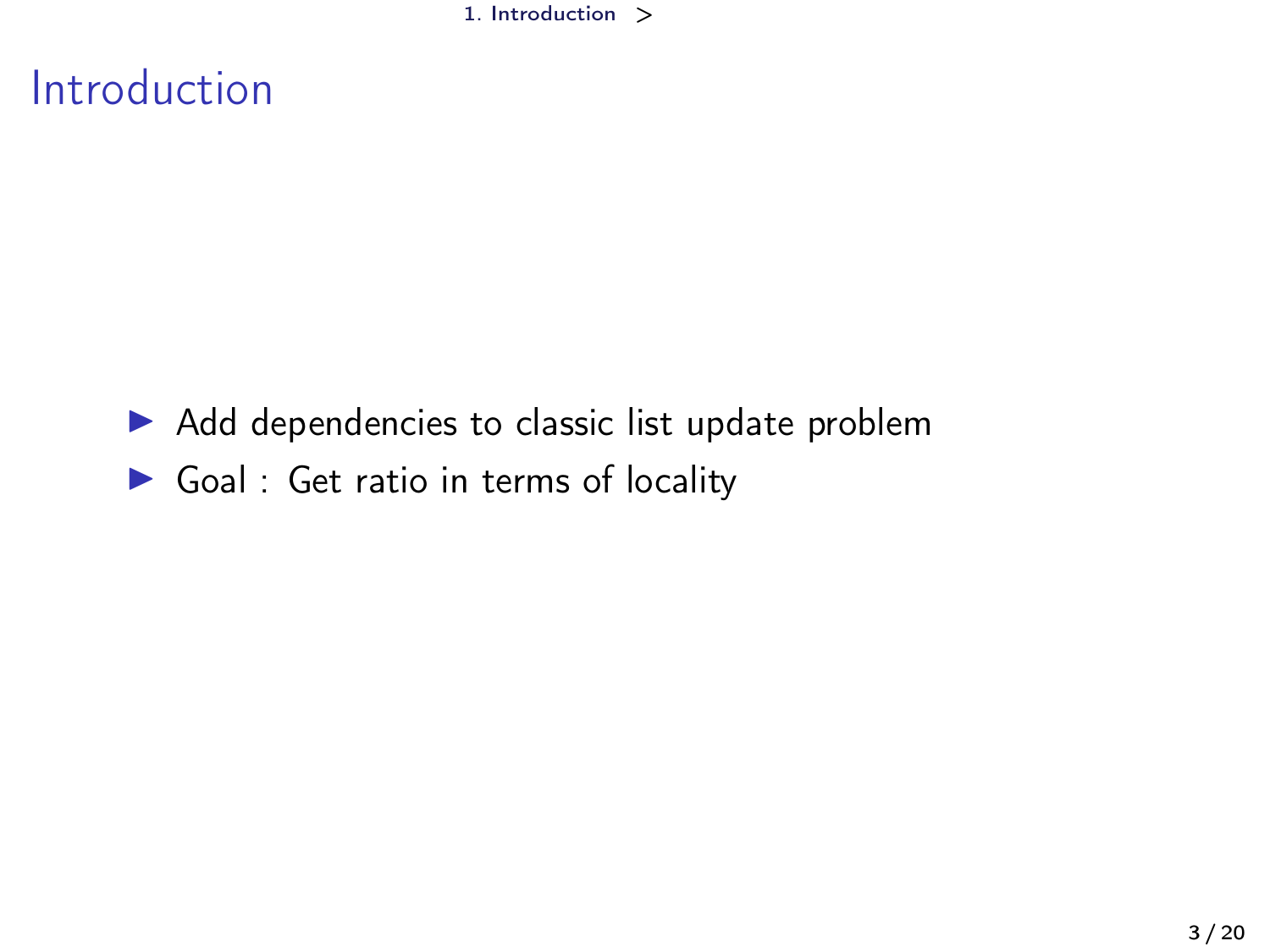#### <span id="page-3-0"></span>**MRF**

- $\triangleright$  Move accessed item to first dependency in front
- $\blacktriangleright$  Then move said dependency the same way
- $\blacktriangleright$  Repeat
- $\triangleright$  We already have a competitive ratio of 4 in the case with dependencies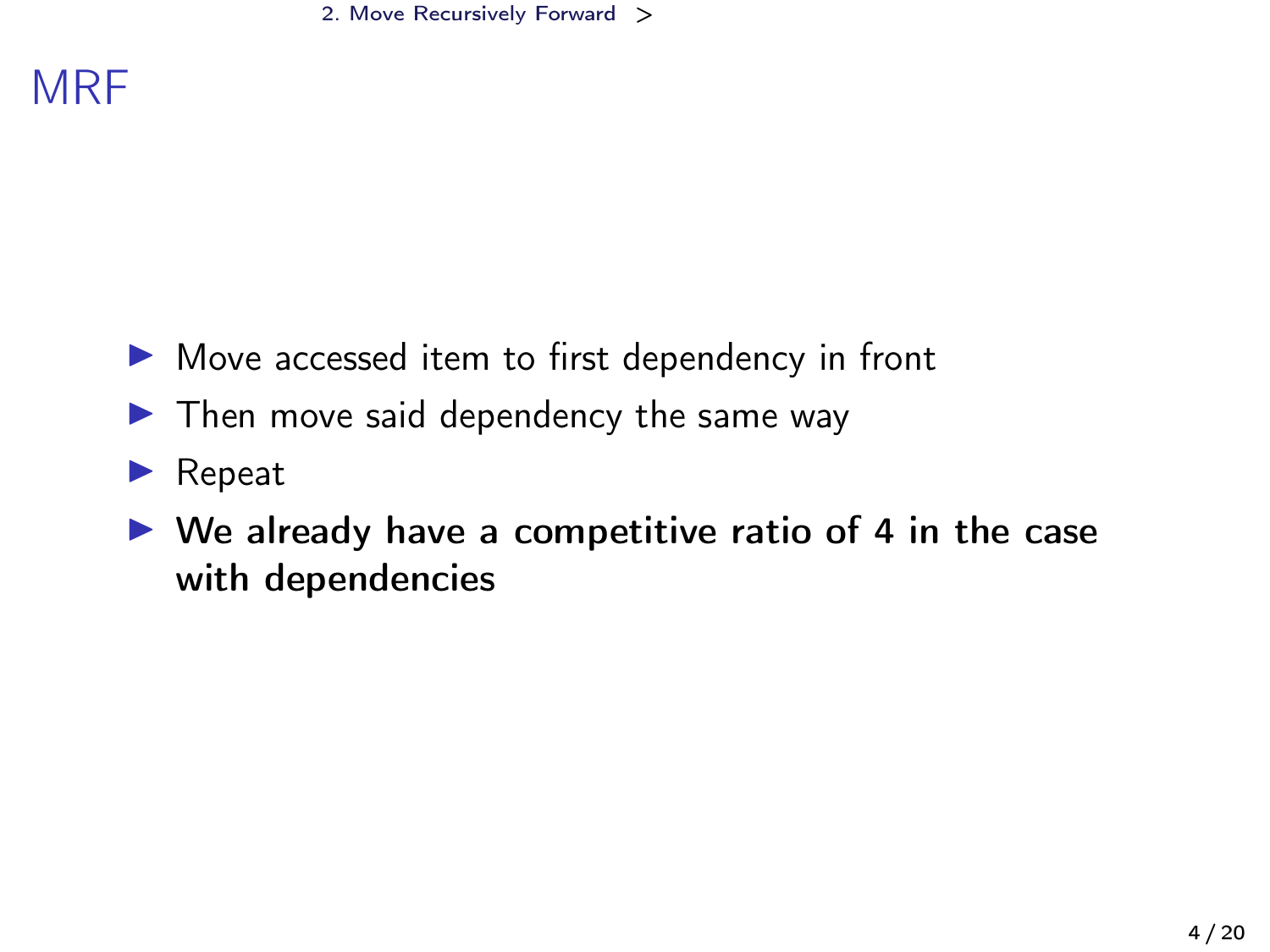3. [Base bound](#page-4-0) >

#### <span id="page-4-0"></span>Base bound

- $\triangleright$  Not in terms of locality yet
- $\triangleright$  We want another way to prove the bound of 4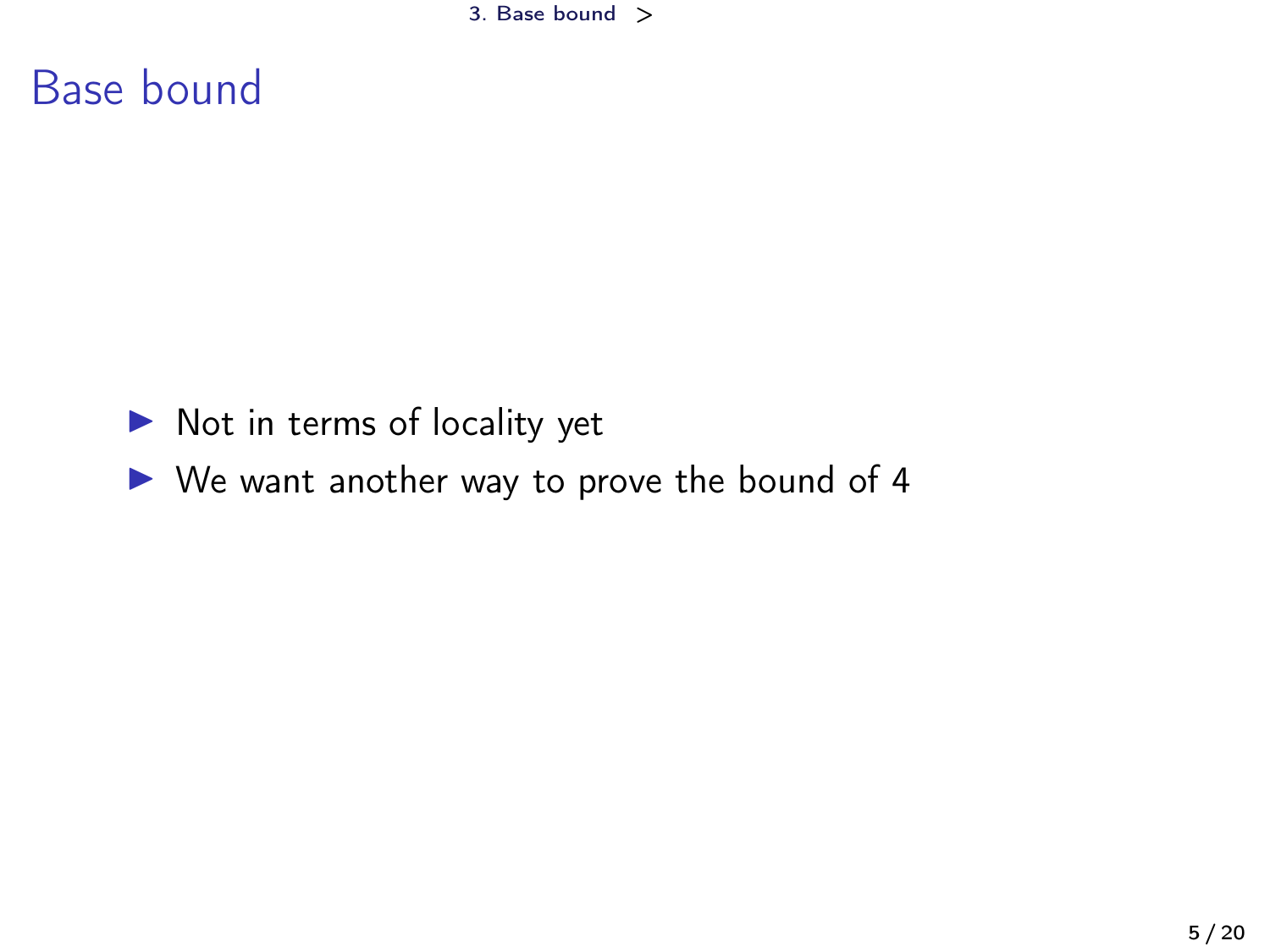### <span id="page-5-0"></span>**Notations**

- ALG<sup>\*</sup>( $\sigma$ ) : partial cost of ALG over the sequence  $\sigma$ ; accessing node *i* costs only  $i - 1$ .
- $\triangleright$   $\sigma_{xy}$  : sequence without accesses to nodes different from x and y
- ALG(x, j) : 1 if x in front of  $\sigma(j)$  at time j
- AL $G_{xy}(\sigma)$ : sum of all  $ALG(x, j)$  and  $ALG(y, j)$  where j is x or y : projection of the cost for x and y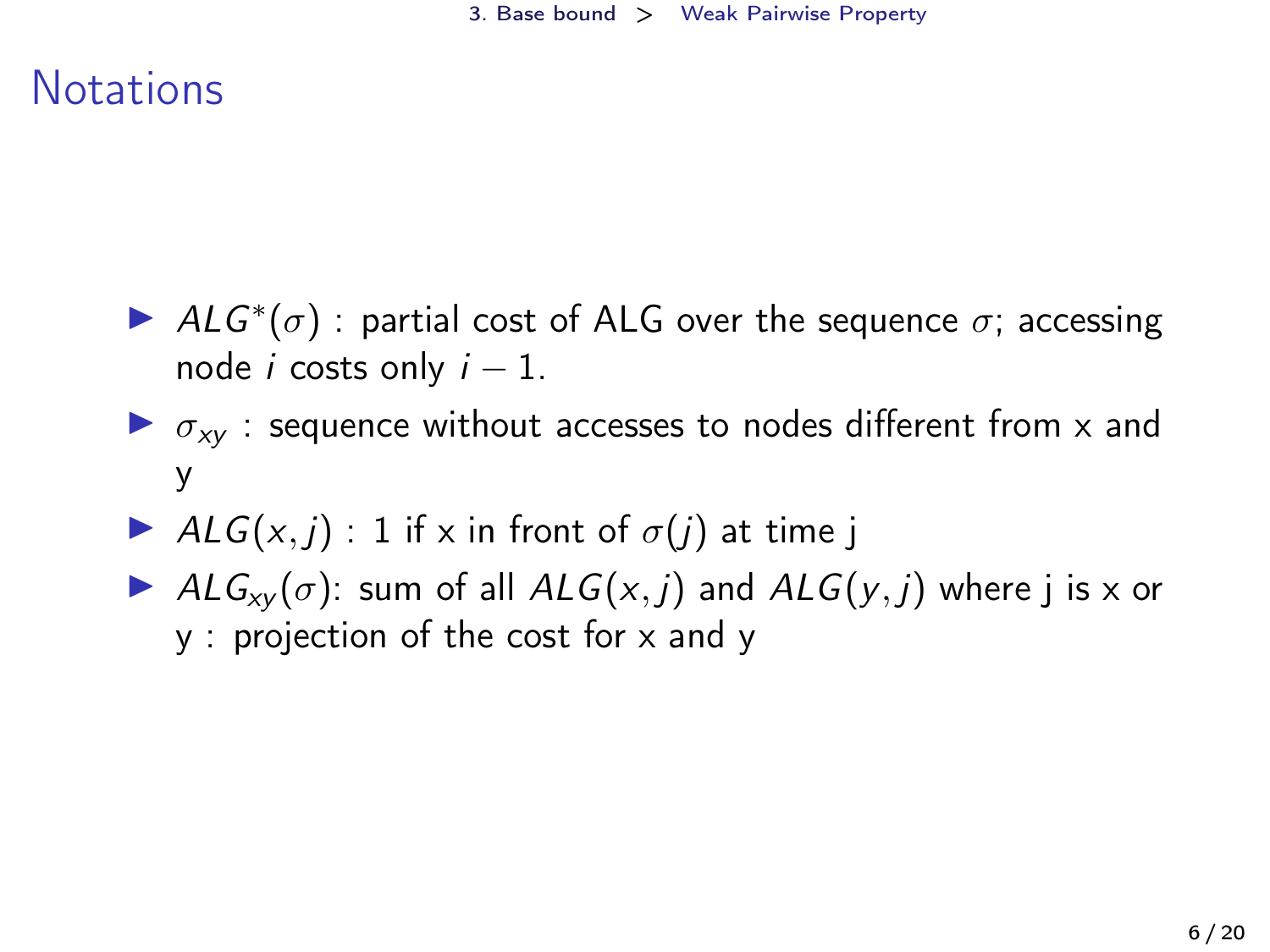Pairwise property

Base version : ALG satisfies the pairwise property if

$$
ALG_{xy}(\sigma) = ALG(\sigma_{xy})
$$

ALG satisfies the weak pairwise property if

$$
\mathit{ALG}_{xy}(\sigma) \leq \mathit{ALG}(\sigma_{xy})
$$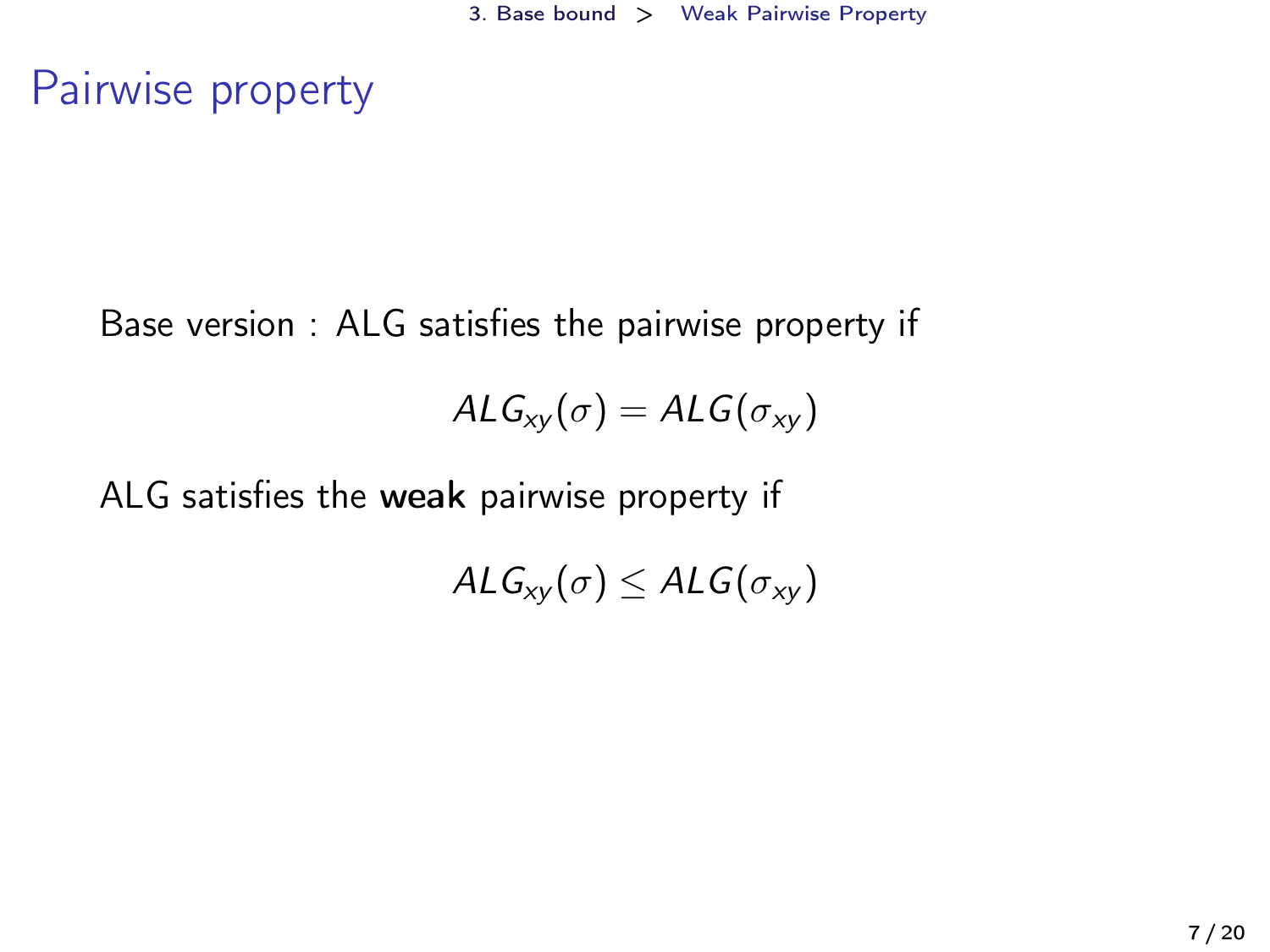## <span id="page-7-0"></span>Move Recursively Forward

MRF satisies the weak pairwise property :

- $\triangleright$  Cost of MRF : access and reconfiguration
- Access :  $pos(x)$
- Reconfiguration : at least  $pos(x) #$ {parents of x}
- $MRF(\sigma_{xy}) =$  $2pos(x) + 2pos(y) - a(x)occ(x, \sigma) - a(y)occ(y, \sigma)$
- $\blacktriangleright$  a(x)  $occ(x, \sigma) + a(y) occ(y, \sigma)$  less than optimal cost so less than  $MRF_{xy}(\sigma) = pos(x) + pos(y)$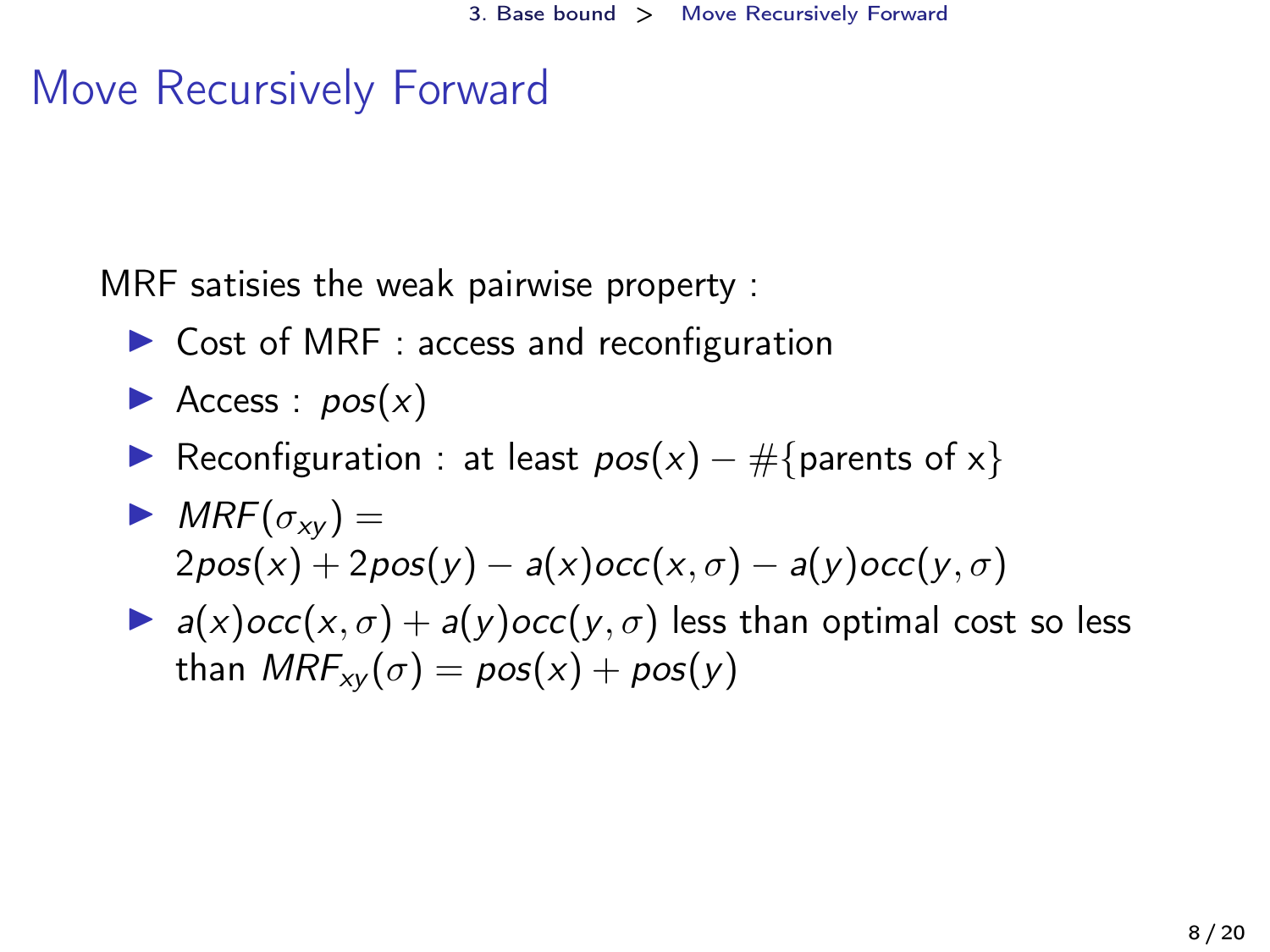Ratio on pairs

Independent nodes :

- $\triangleright$  i and j : 2 consecutive indexes of accesses to the back node by MRF.  $j - i \geq 1$
- $\triangleright$  MRF : cost 3 + 3 + (*i* − *i* − 1) = 5 + *j* − *i*
- ▶ OPT pays at least 2 (access to back node) 1 time : cost at least  $2 + i - i$

$$
\triangleright \frac{\textit{MRF}(\sigma_{xy})}{\textit{OPT}(\sigma_{xy})} \leq \frac{5+j-i}{2+j-i} \leq \frac{6}{3} = 2
$$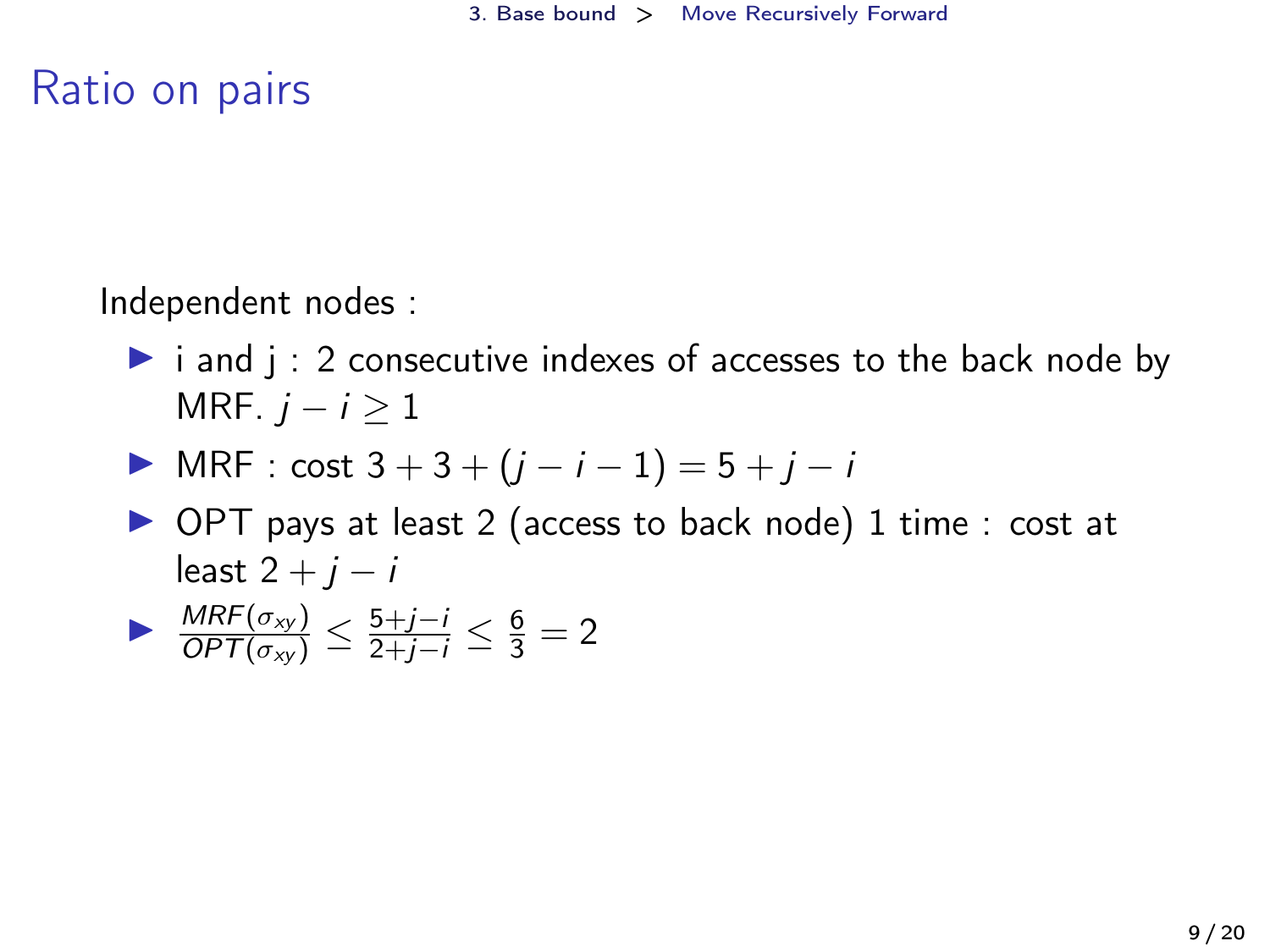## Full ratio

- $\blacktriangleright$  If satisfies pairwise property, can sum ratios
- In the case of MRF,  $\mathit{MRF}(\sigma) \leq 2 \sum_{x \neq y} \mathit{MRF}_{xy}(\sigma)$
- $\blacktriangleright$  Related nodes : MRF = OPT
- $\triangleright$  Conclusion : Ratio of 4
- $\triangleright$  Ratio decreases with number of related nodes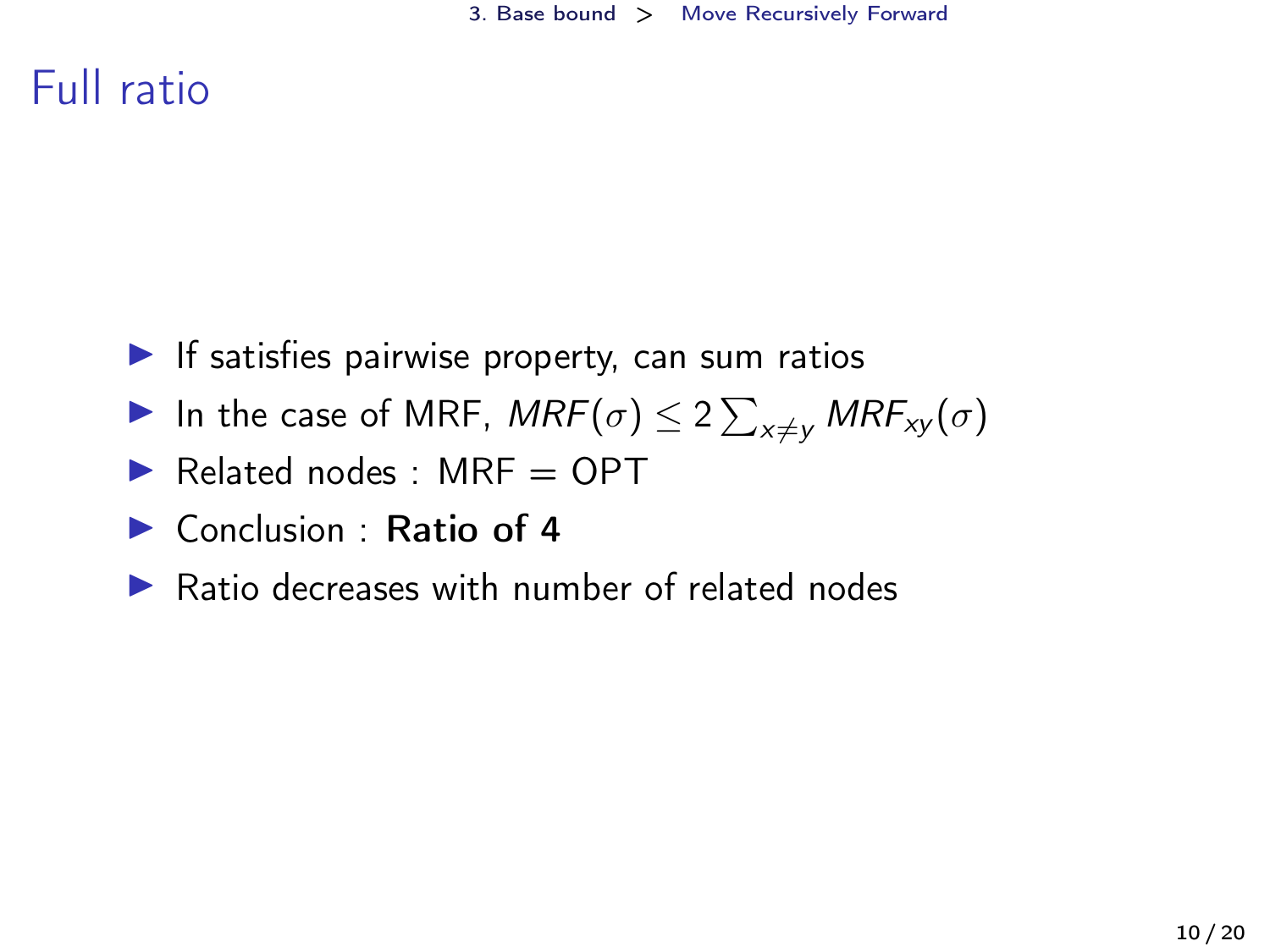## <span id="page-10-0"></span>Model

- $\blacktriangleright$  Locality : grows with accesses to same node
- $\blacktriangleright$  Short and long runs
- $\blacktriangleright$  Long run changes

$$
\blacktriangleright \ \lambda = \frac{l_c(\sigma)}{r(\sigma)}
$$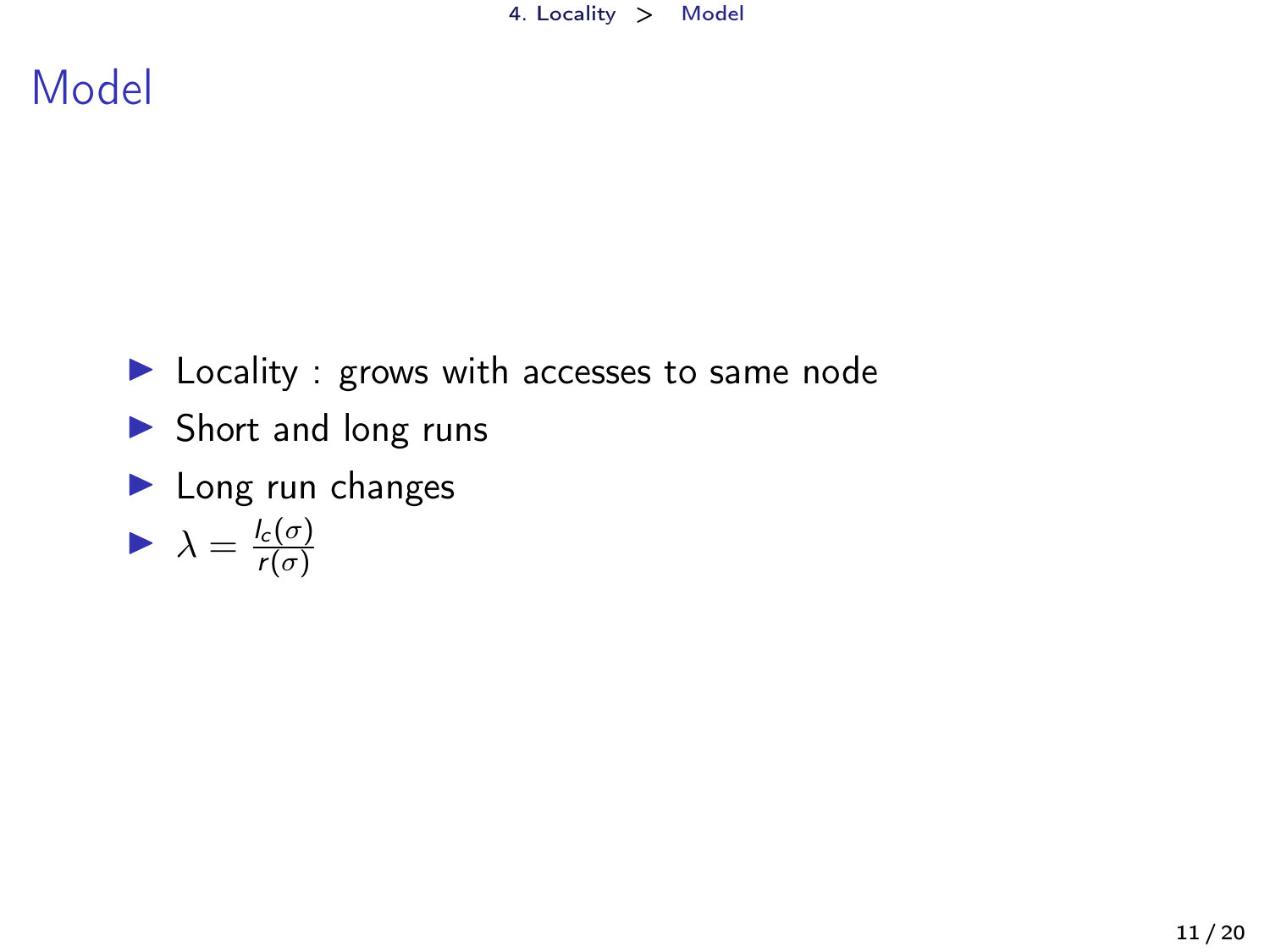<span id="page-11-0"></span>Phases

2 forms starting with x :

 $\triangleright$  split after every long run or at the end

$$
\blacktriangleright
$$
 (a).  $(xy)^k x^l : xyxyxyxyxxxxx$ 

► (b). 
$$
(xy)^k y^l
$$
 : xyxyxyxyyyyyy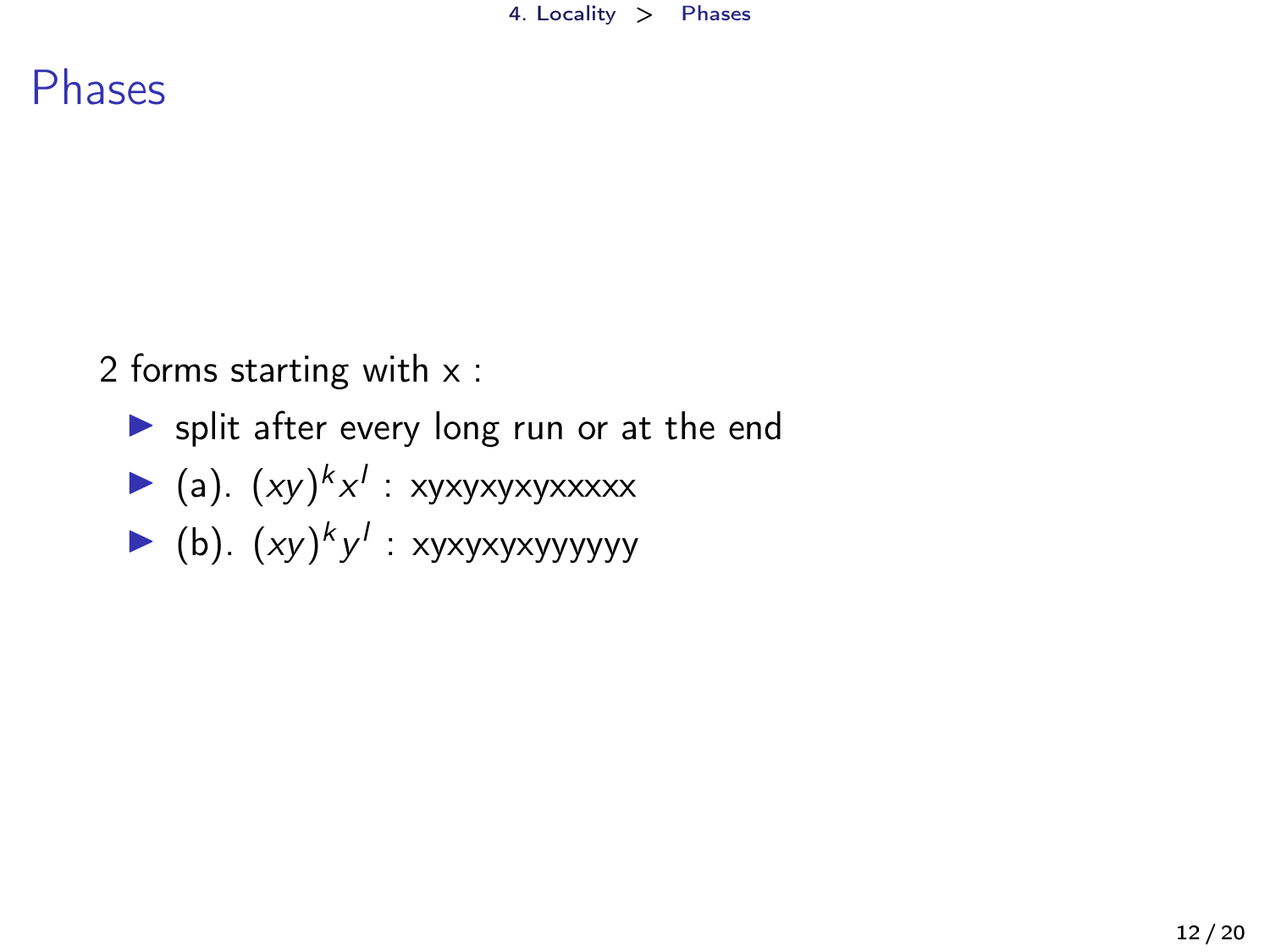4. [Locality](#page-10-0) > [Optimal Algorithm](#page-12-0)

<span id="page-12-0"></span>Optimal Algorithm

We deal with pairs of unrelated nodes for now. An optimal algorithm is to move a node to the front of the list at the beginning of every long run.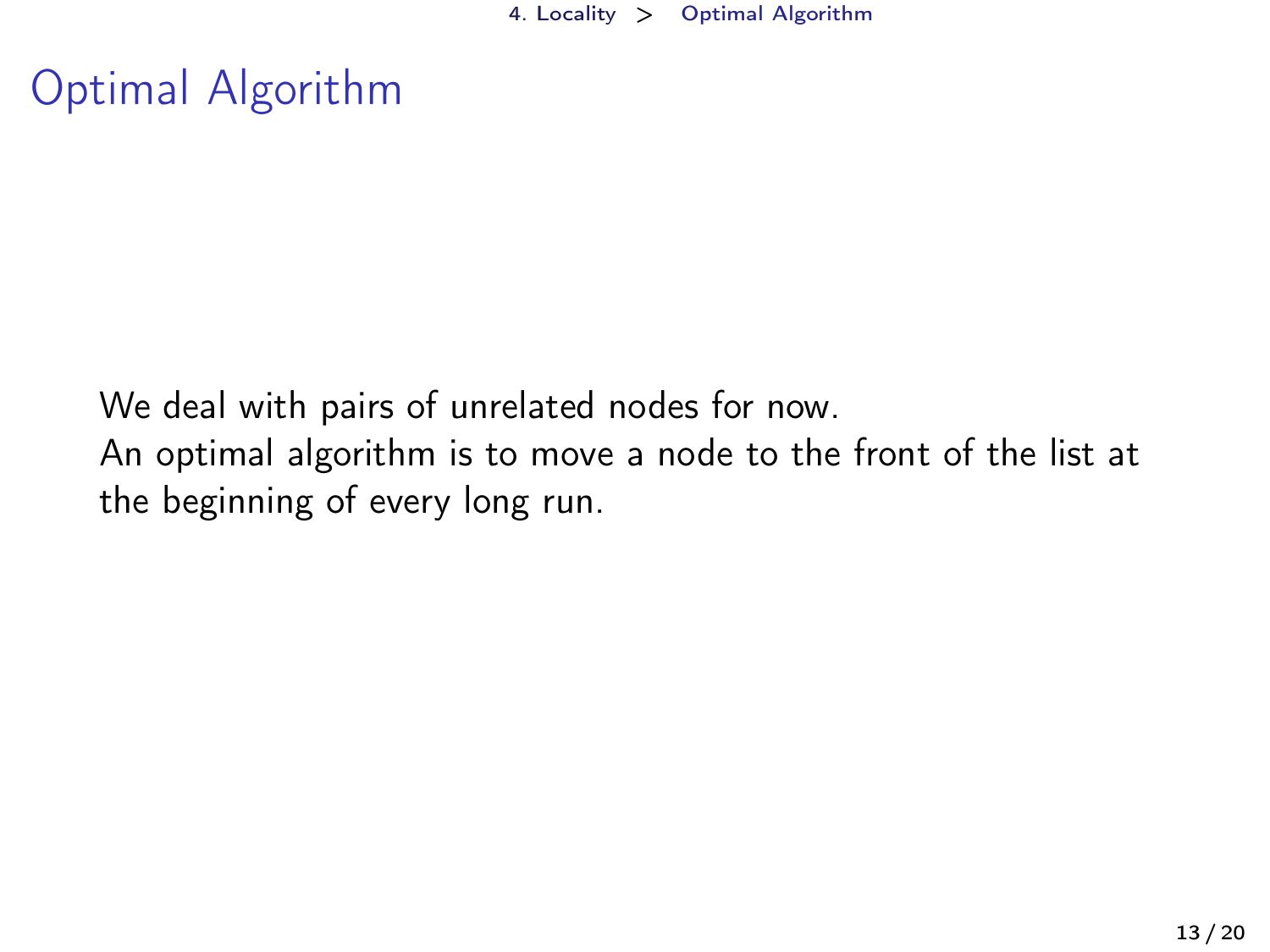# <span id="page-13-0"></span>Cost of OPT

- Analyze cost over phases  $((xy)^k x^l$  or  $(xy)^k y^l$ )
- Beginning of phase starting with  $x : y$  in front
- $\blacktriangleright$  Phase other than first or last :
	- ► (b) costs  $\frac{r(\pi(i))}{2}$  (number of accesses to x)
	- (a) costs  $\frac{r(\pi(i))-1}{2}+2$  (number of accesses to x then 2 for the long run)
	- **►** Conclusion : cost of  $\frac{r(\pi(i))+3l_c(\pi(i))}{2}$  ( $l_c(\pi(i))$  number of long run changes)
- $\blacktriangleright$  Last run : no move if no long run change, same cost minus  $f_{\rm e}(\sigma_{\rm xv})$  (whether it ends in a long run change or not)
- $\triangleright$  First run : x can be in front : cost at least  $r(\pi(1))+3l_c(\pi(1))-f_b(\sigma_{xy})$ 2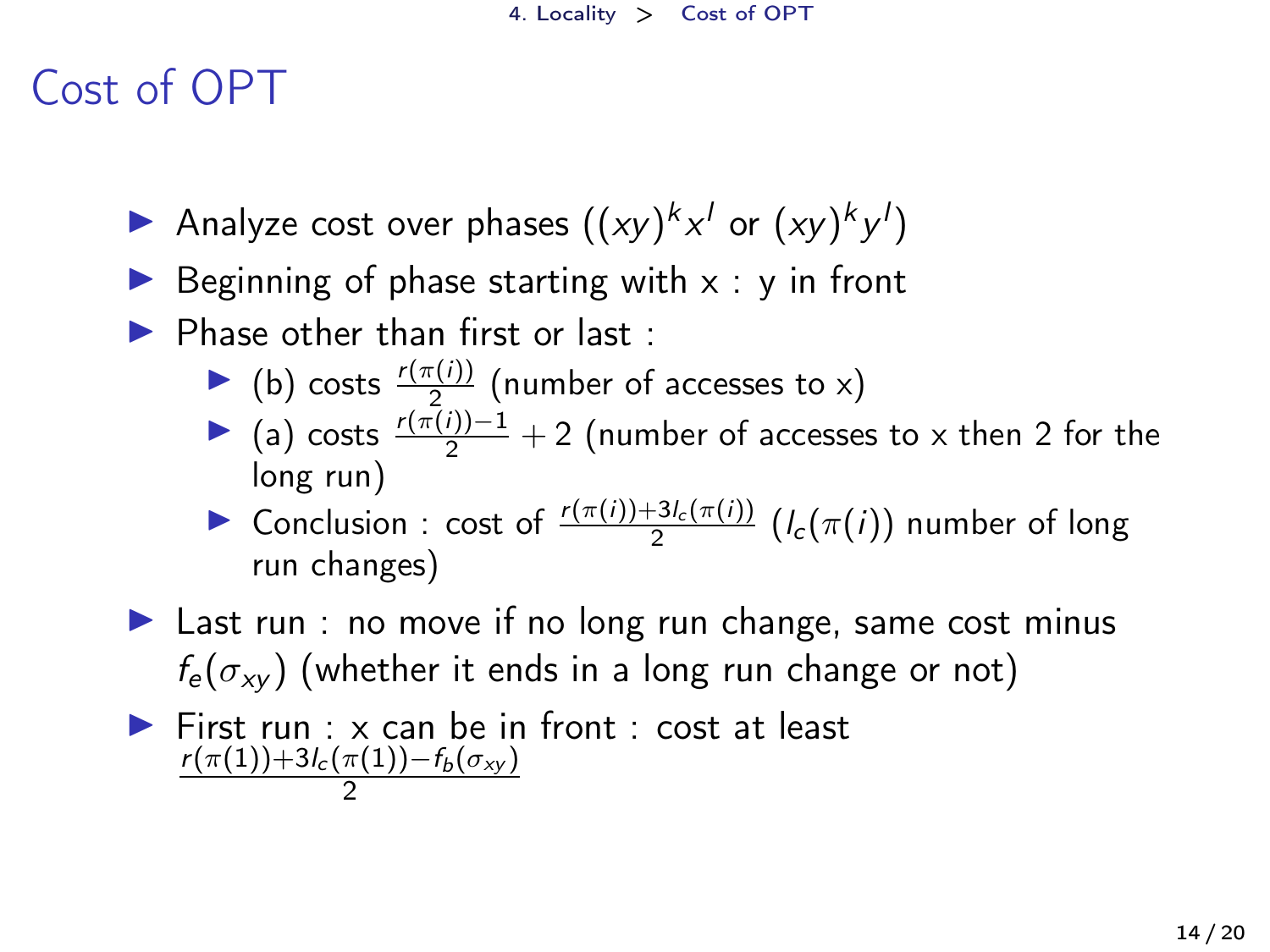## <span id="page-14-0"></span>Cost of MRF

#### All runs cost 2, first one can cost 0 if first accessed node in front :

$$
\mathit{MRF}^*_{U}(\sigma_{xy})=2r(\sigma_{xy})-2f_b(\sigma_{xy})
$$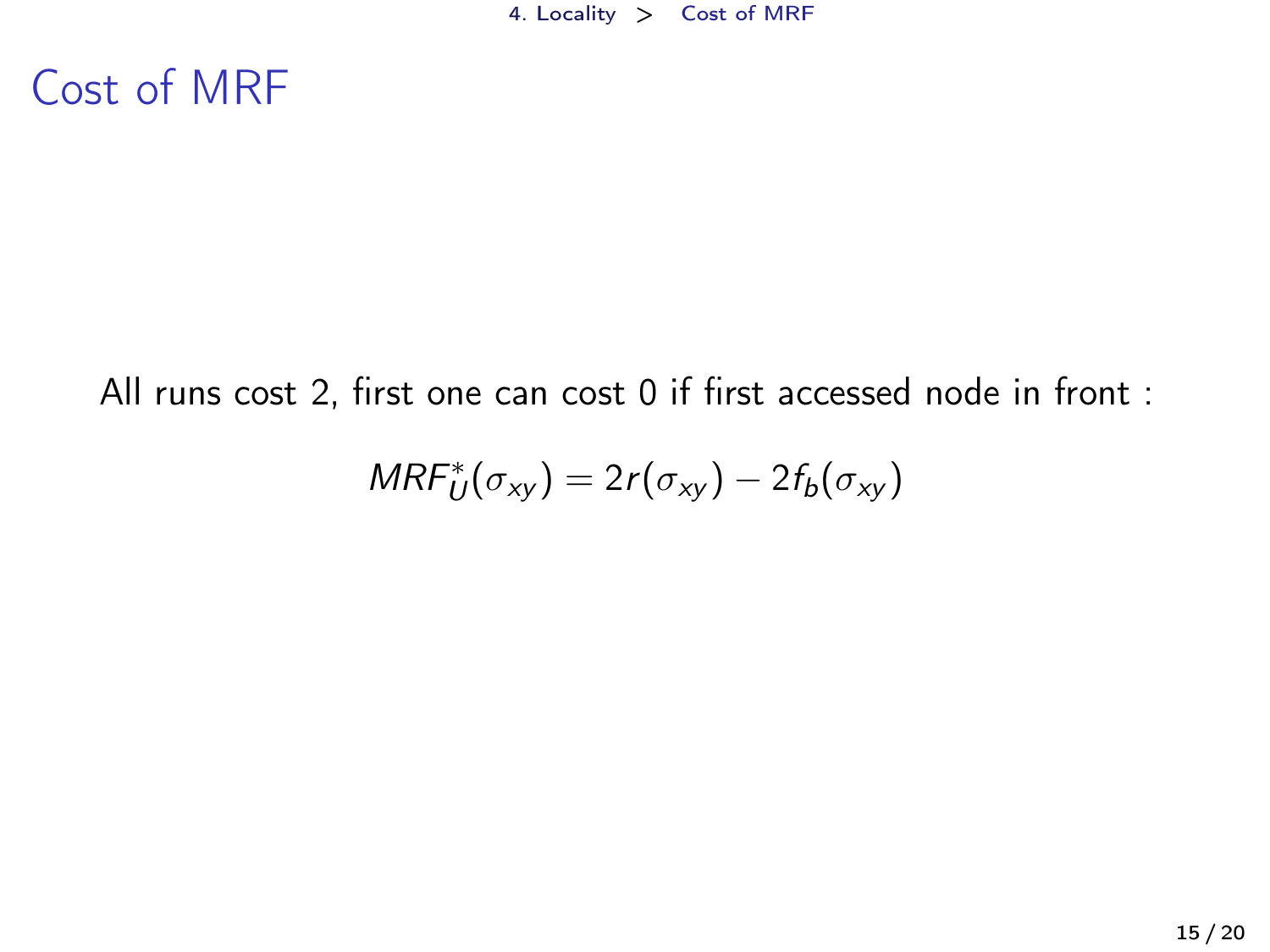### Related nodes

- $\blacktriangleright$  Related nodes : list fixed, same cost
- $\blacktriangleright$   $\eta(\sigma_{xy})$  : Number of accesses to back node
- $\triangleright$  Cost  $\eta(\sigma_{xy})|\sigma_{xy}|$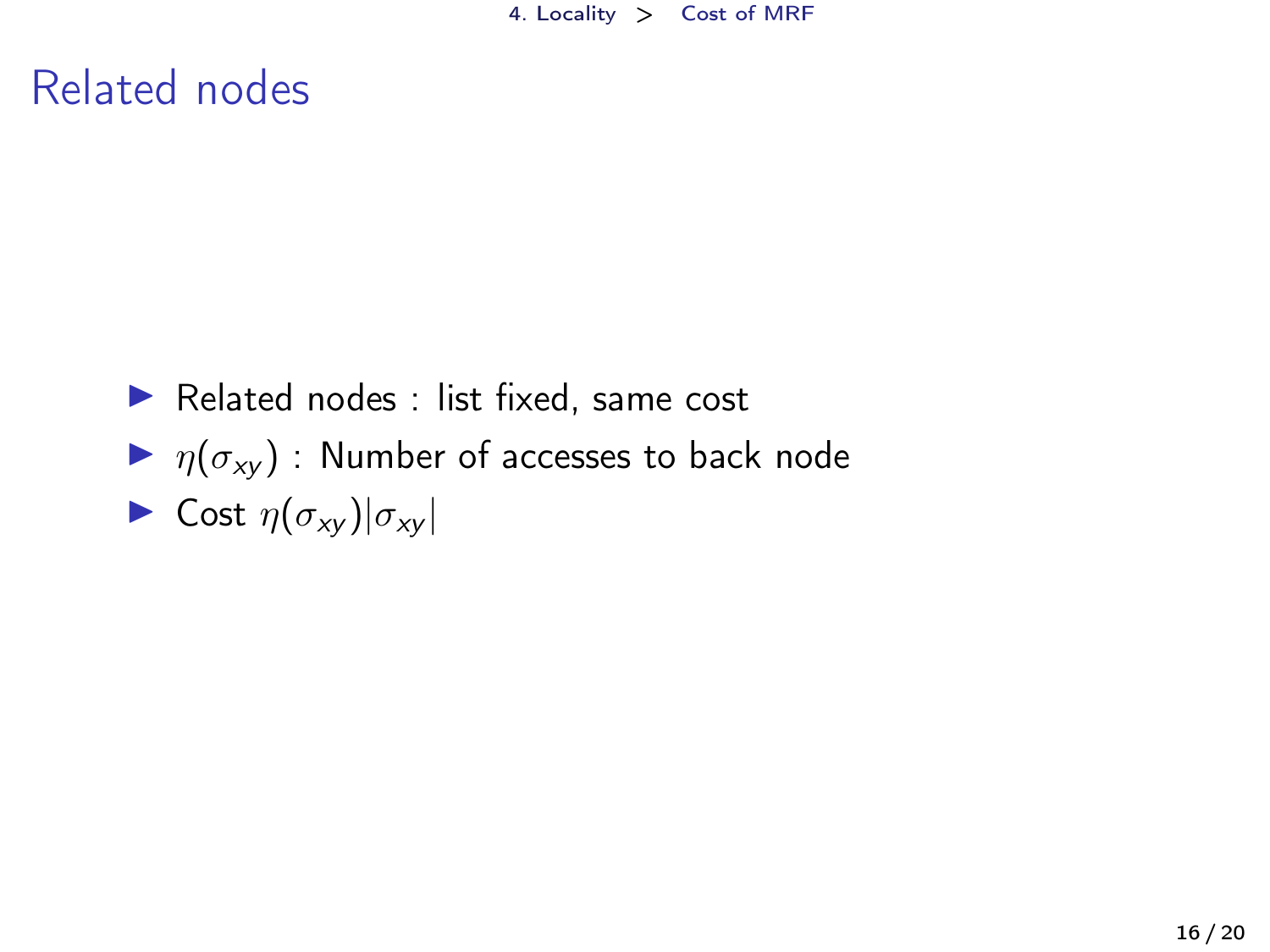# Full ratio - strict competitiveness

\n- \n
$$
\alpha(\sigma) = \frac{(1+\eta(\sigma))|\sigma| - f_{b,U}}{r_U(\sigma)}
$$
\n
\n- \n
$$
\beta(\sigma) = \frac{3l_{c,U}(\sigma) - 2f_{e,U}(\sigma)}{r_U(\sigma)} \geq \frac{l_{c,U}(\sigma)}{r_U(\sigma)} \geq \lambda_U
$$
\n
\n- \n
$$
\beta(\sigma) \leq \frac{3l_{c,U}(\sigma) - 2f_{e,U}(\sigma)}{r_U(\sigma)} \geq \lambda_U
$$
\n
\n- \n
$$
\beta(\sigma) \leq \frac{4}{1+\frac{\alpha+\beta}{\alpha+1}}
$$
\n
\n- \n
$$
\beta(\sigma) \leq \frac{4}{1+\beta}
$$
\n not yet proven\n
\n

• Once done, 
$$
R(\sigma) \leq \frac{4}{1 + \lambda_U}
$$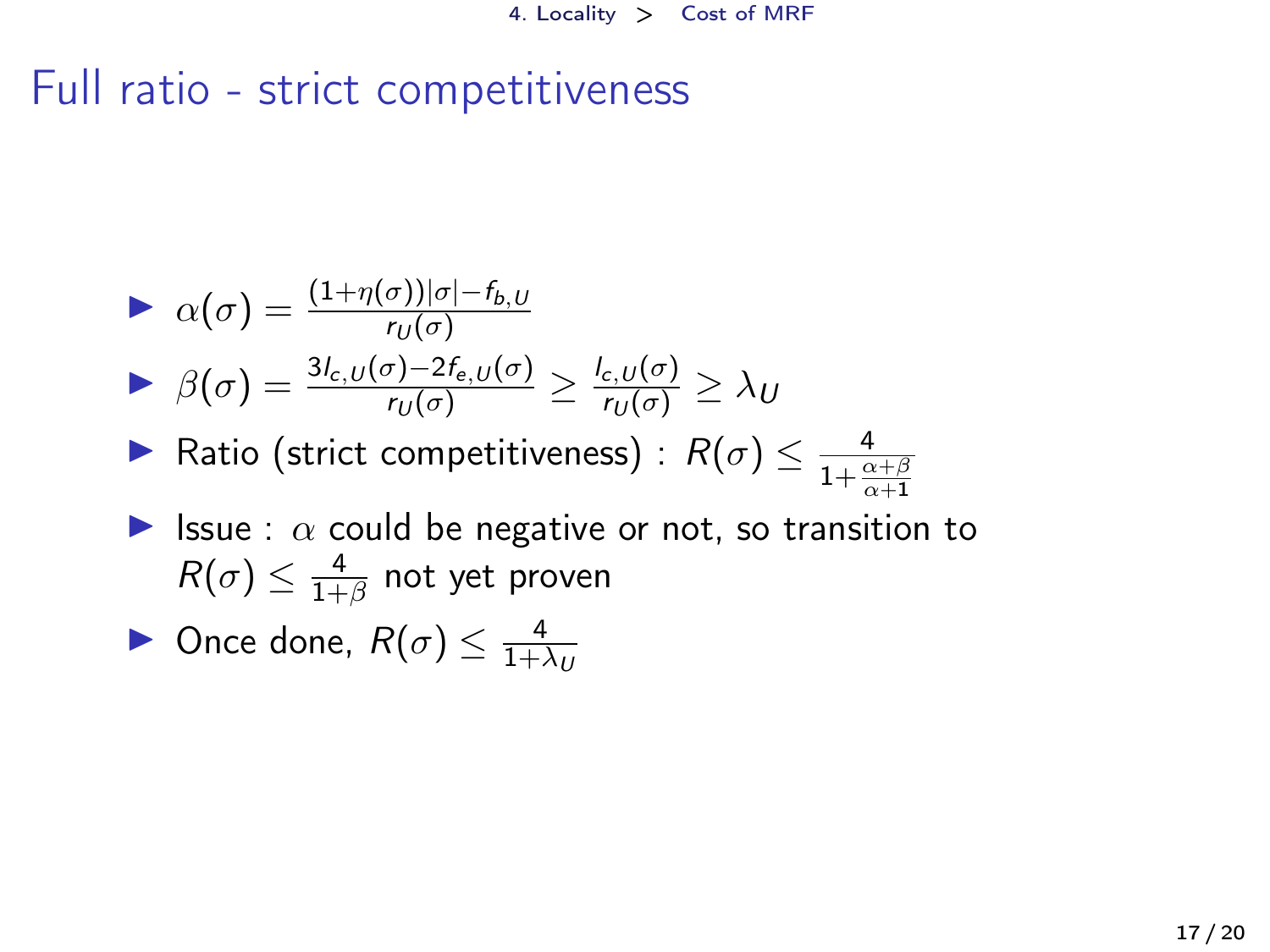#### Full ratio - down to one

\n- ► 
$$
\alpha'(\sigma) = \frac{(1+\eta(\sigma))|\sigma| - f_{b,U} - 2f_{e,U}(\sigma)}{r_U(\sigma)}
$$
\n- ▶  $\beta'(\sigma) = \frac{l_{c,U}(\sigma)}{r_U(\sigma)} \geq \frac{l_{c,U}(\sigma)}{r_U(\sigma)} \geq \lambda_U$
\n- ▶ Ratio (strict competitiveness):  $MRF(\sigma) \leq \frac{4OPT(\sigma)}{1 + \frac{\alpha' + 3\beta'}{\alpha' + 1}} + 4f_{e,U}(\sigma)(1 + 2f_{b,U})$
\n

 $\blacktriangleright$  Same issue

• Once done,  $MRF(\sigma) \leq \frac{4OPT(\sigma)}{1+3\lambda}$  $\frac{OPT(\sigma)}{1+3\lambda_U}+O(l^4)$ , I number of nodes

 $\blacktriangleright$  This goes down to one !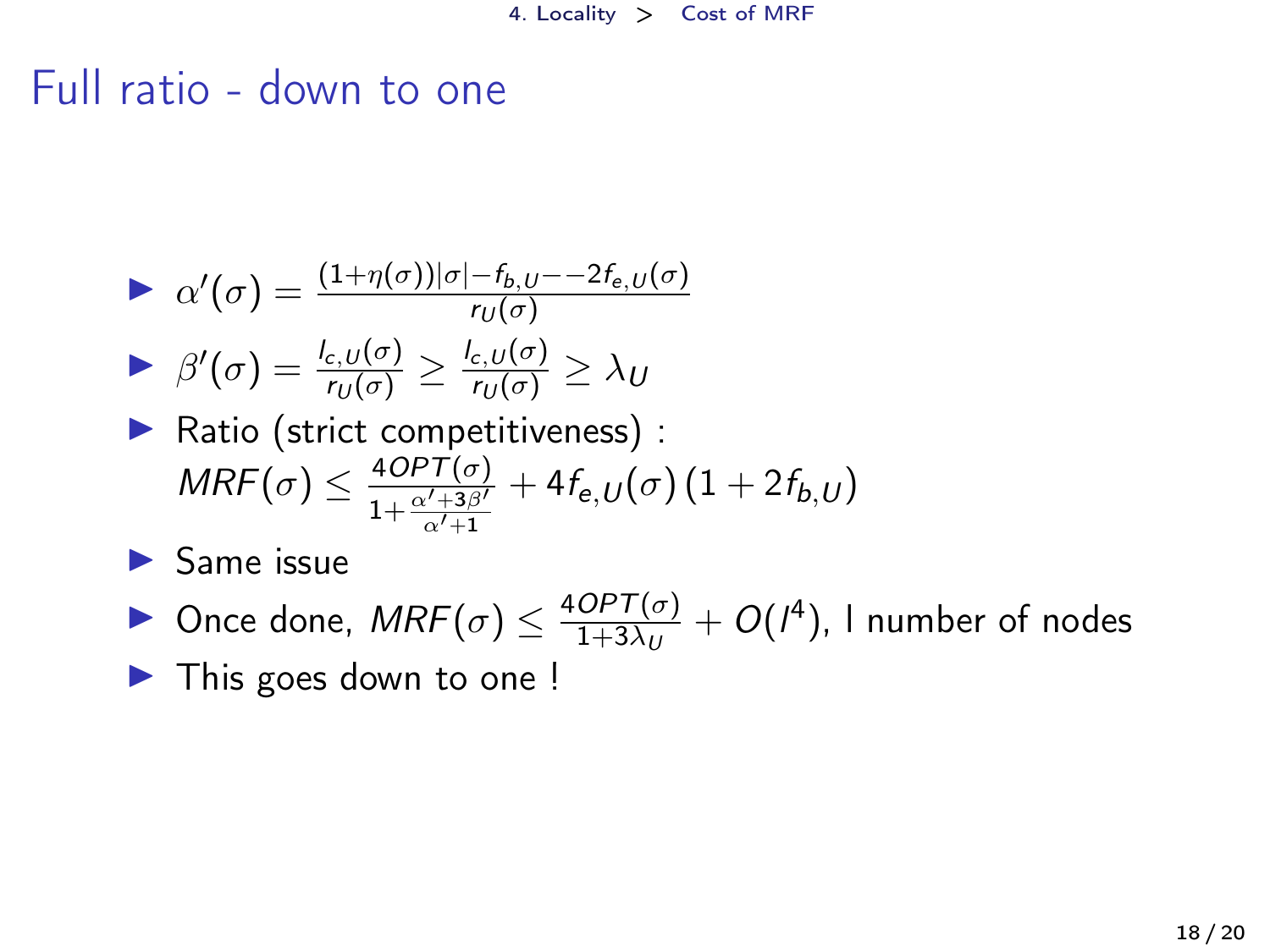# **Conclusions**

- $\triangleright$  Need one step cleared to get a ratio of 4, going down to 2 (strict competitiveness) or 1
- $\blacktriangleright$  Always removed the cost over related nodes when we could : ratio of one means that the full ratio decreases with the number of related pairs !